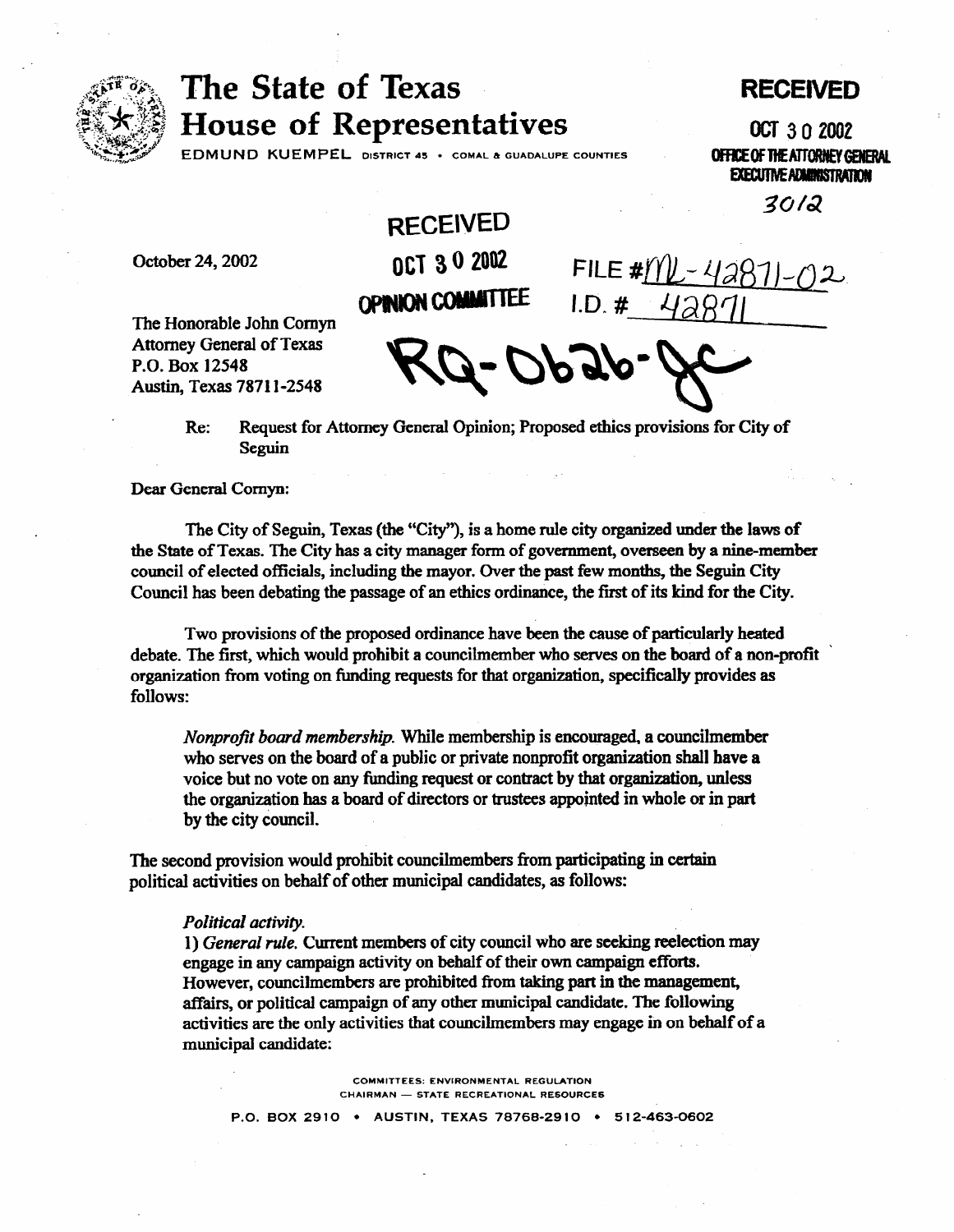- 0 The placement of campaign signs on premises owned by the councilmember.
- **The placement of bumper stickers on personal vehicles.**
- $\bullet$  Attendance at a political rally or function for a city council candidate, so long as the councilmember does not actively **participate in the rally** or function.
- l The donation of **a political** contriion that does not exceed the statutory limit for nonreportable contributions.

Local research by various interested parties **into the legality of these proposed** provisions has resulted in inconclusive and often conflicting opinions. For example, as to the first provision relating to non-profit board membership, Tx. Atty Gen Op. No. H-1309 (1978) seems to indicate that the proposed provision merely restates what already constitutes a common law conflict of interest. Opponents of the provision have argued that it conflicts with Section 171.009 of the interest. Opponents of the provision have argued that it conflicts with Section 171.009 of the Texas Local Government Code, which states that it is lawful: for a local public official to serve as a member of the board **of** a **private,** nonprofit corporation, as long as they received no compensation or other remuneration.

As to the provision restricting the political activity of councilmembers on behalf of other municipal candidates, at first glance the provision seems to inhibit constitutionally protected rights of free speech and association, calling for strict scrutiny. See, e.g., Eu v. San Francisco County Democratic Central Comm., 489 U.S. 214 (1989). On the other hand, the provision closely tracks the language of the federal Hatch Act and other state provisions restricting political activity by state employees and appointees, which have been found to withstand strict scrutiny by the courts and the Texas Attorney General, See United States Civil Service Comm'n v. Nat'l Ass'n of Letter Carriers, 412 U.S. 548 (1973); Tx. Atty. Gen. Op. No. DM-408 (1996); Tx. Atty. Gen Op. No. MW-243 (1980); Tx. Atty. Gen. Op. No. MW-149 (1980). Admittedly, however.  $G_{\text{eff}}$  operators in the  $G_{\text{eff}}$  constant operators in the political activities of elected officials the provision at hand is different in that it relates to the political activities of elected officials.

Given this lack of clarity on the issues, the Seguin City Council has asked that I submit the following questions:  $\mathbf{t}$  the following  $\mathbf{t}$ 

As to the provision relating to non-profit board membership: As to the provision relating to non-profit board me@ers&p:

- Does the prohibition against a city councilmember voting on funding requests for hon-profit organizations upon which he or she sits as a board member already exist in the common law or elsewhere?
- If enacted, would this provision unlawfully prohibit a councilmember from sitting on the board of a non-profit organization which receives funding from the City?

As to the provision relating to political activities of councilmembers on behalf of **As to the** provision **relating to** political **activities of couqcilmembers** on **behalf** of

Does the prohibition of certain political activities by councilmembers violate any